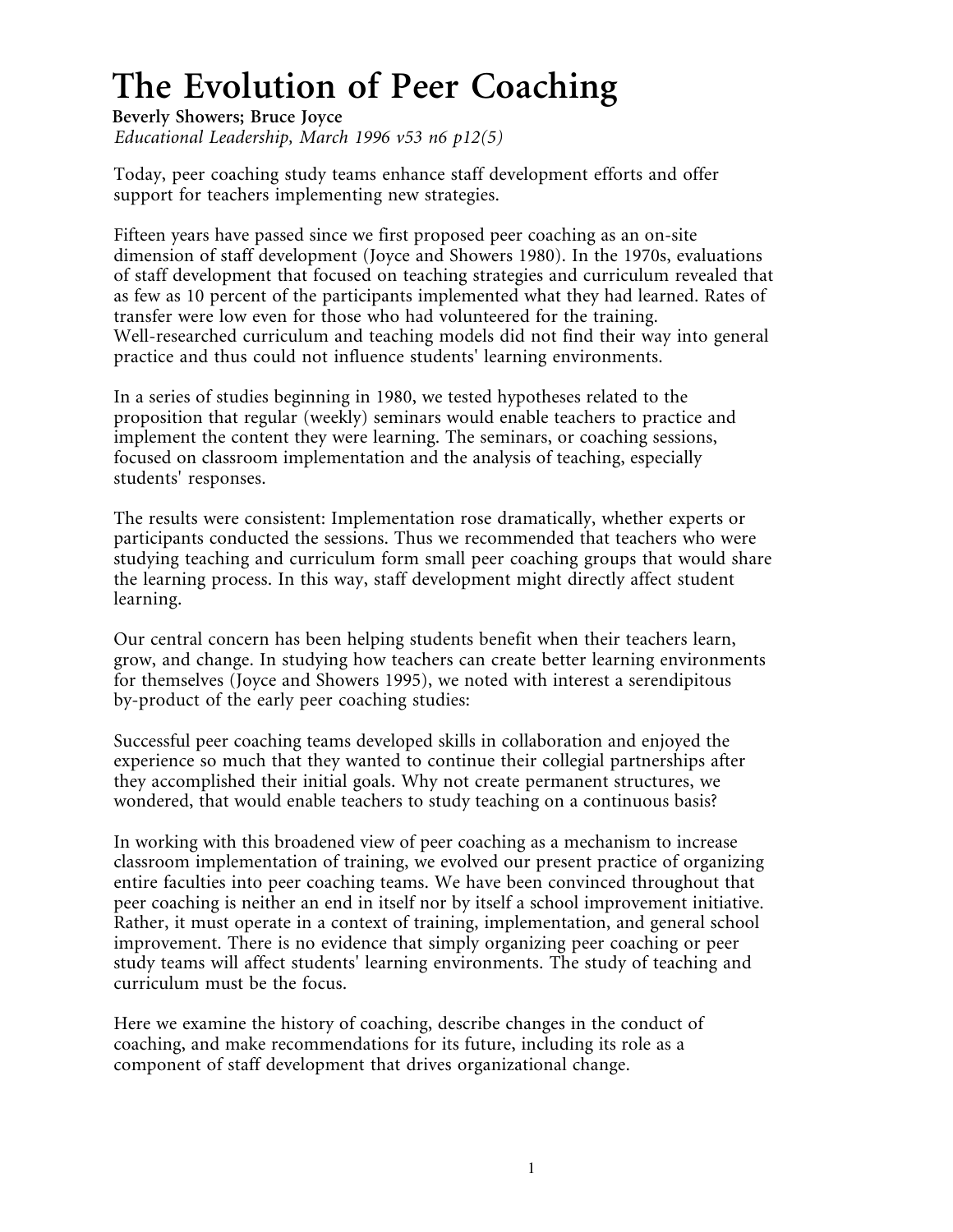# **History of Peer Coaching**

*Pre-1980* The processes of training and implementation have come under close scrutiny only in the last 25 years. Beginning in the mid-1950s, national movements to improve education focused on academic quality and social equality. By the early 1970s, educators recognized that many of those efforts, even when well-funded and approved by the public, seldom led to changes. The lack of research on how people learn teaching strategies and how schools successfully disseminate innovations contributed to our failures. Educators assumed that teachers could learn new strategies, return to a school, and implement their new learning smoothly and appropriately. The organization of the schools did not support the intensive training efforts that occurred in summer institutes or workshops during the year, however. Initial diagnoses attributed the failure to "flaws" in the motivation, effort, and attitudes of the teachers rather than to the state of the organization or the design of training.

#### *1980-1987*

We began to believe that changes in the school organization and in training design could solve implementation problems or ease them greatly, and that assigning the blame to teachers was erroneous. Our understanding of how people learn new behaviors and put them into practice has continuously evolved, as a result of work by colleagues in schools and universities and our own efforts with teachers and schools.

When we first advanced the notion of coaching, we had just completed an exhaustive review of literature on training and presented our findings as a set of hypotheses about types of training likely to produce results. The training components discussed in that early work grew from what we found in the literature: theory presentation, modeling or demonstration, practice, structured and open-ended feedback, and in-class assistance with transfer.

In 1980, we believed that "modeling, practice under simulated conditions, and practice in the classroom, combined with feedback" (Joyce and Showers 1980, p. 384) was the most productive training design'. We hypothesized that teachers attempting to master new curriculum and teaching approaches would need continued technical assistance at the classroom level. For purposes of research, we distinguished between the initial development of a skill that would permit a teacher to experiment with new teaching strategies, and the classroom practice of that skill until it had become a part of the teacher's repertoire. At that time, training designs for skill development were much better developed than were designs for conditions that would lead to transfer.

In the early '80s, we formally investigated the hypothesis that coaching, following initial training, would result in much greater transfer than would training alone (Showers 1982, 1984). We confirmed this hypothesis. We assumed that the coach needed to have more expertise in the content area, and thus paired teachers with an outside consultant or an expert peer. The literature on supervisory practices and feedback influenced our thinking as we struggled to create the kind of structured feedback that appeared to facilitate skill development.

Results of our early studies showed that teachers who had a coaching relationship that is, who shared aspects of teaching, planned together, and pooled their experiences - practiced new skills and strategies more frequently and applied them more appropriately than did their counterparts who worked alone to expand their repertoires. Members of peer-coaching groups exhibited greater long-term retention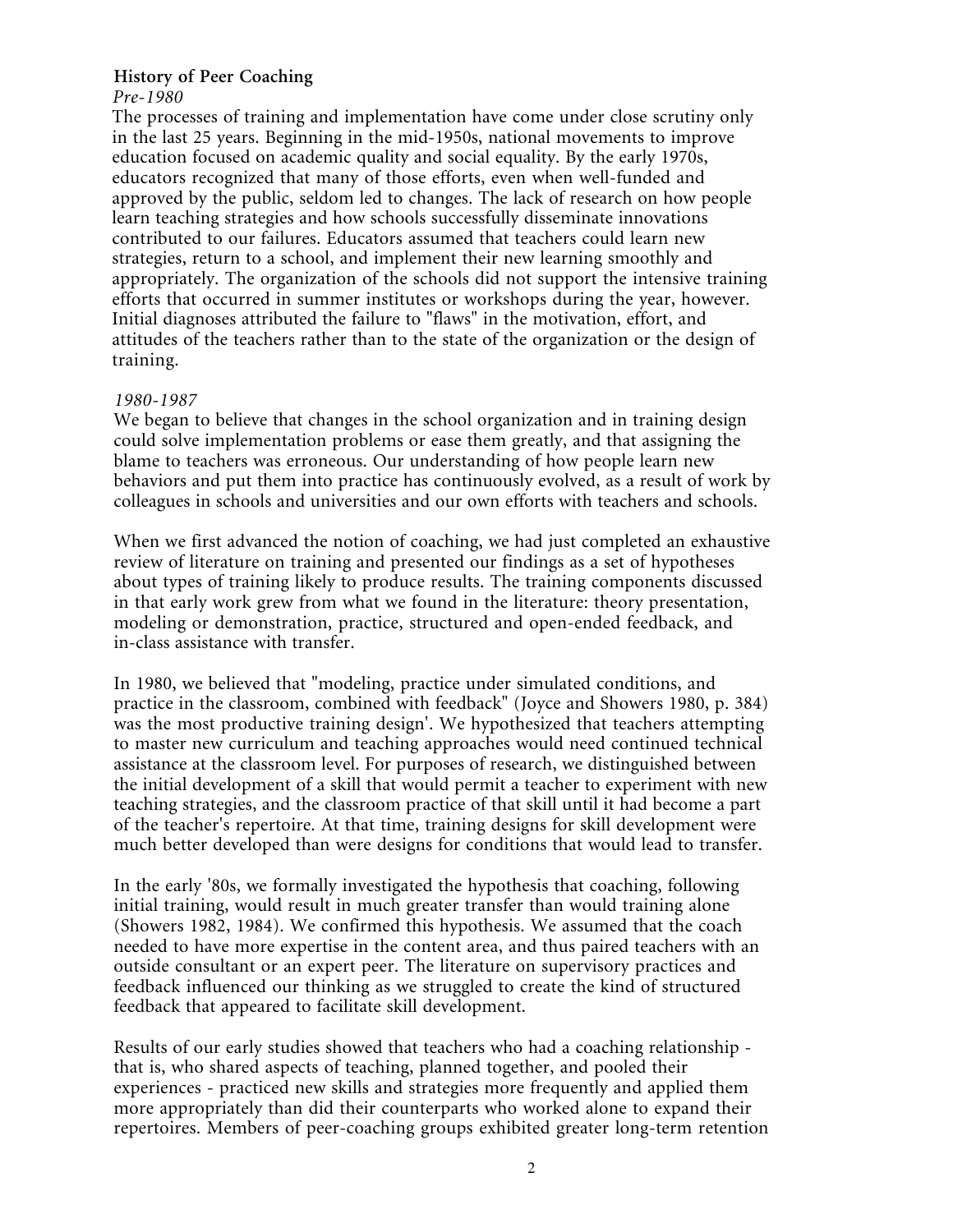of new strategies and more appropriate use of new teaching models over time (Baker and Showers 1984).

Coaching helped nearly all the teachers implement new teaching strategies. Equally important, teachers introduced to the new models could coach one another, provided that the teachers continued to receive periodic follow-up in training settings. Thus we recommended that schools organize teachers into peer coaching teams and arrange school settings so that the teachers could work together to gain sufficient skill to affect student learning. We had moved from the '50s and '60s, where the probability of implementation was extremely low, to a very simple technology that virtually reversed the odds. The coaching process was added to the training paradigm, taking into account the two levels of skill development described above.

## *Current practice*

We conducted the early studies with individual teachers or small groups within a school. The next stage involved faculties that volunteered as a whole, which required collaborating with staffs to determine their students' most pressing needs, selecting appropriate content, helping them design training, and assessing the impact on students. Increasingly we have found that attention to the social organization is extremely important. We now ask entire faculties to decide whether they want the school site to work with us, and we discuss at length exactly how we might work together.

#### **Principles of Peer Coaching**

Numerous staff development practices are called "coaching." These include "technical coaching," "collegial coaching," "challenge coaching," "team coaching," "cognitive coaching," and uses of "peer coaching" (Garmston 1987) to refer to the traditional supervisory mode of pre-conference/observation/post-conference. None of these should be confused with, or used for, evaluation of teachers.

Similar to our approach, technical coaching, team coaching, and peer coaching (as in peer clinical supervision) focus on innovations in curriculum and instruction (Kent 1985, Neubert and Bratton 1987, Rogers 1987), whereas collegial coaching and cognitive coaching aim more at improving existing practices (Garmston et al. 1993). All except team coaching differ from our practice in that their primary vehicle for improving or changing classroom instruction is verbal feedback.

## **Following are our principles of peer coaching**

1. When we work with entire faculties, all teachers must agree to be members of peer coaching study teams. Teams must collectively agree to (a) practice or use whatever change the faculty has decided to implement: (b) support one another in the change process, including sharing planning of instructional objectives and developing materials and lessons; and (c) collect data about the implementation process and the effects on students relative to the school's goals.

2. We have found it necessary and important to omit verbal feedback as a coaching component. The primary activity of peer coaching study teams is planning and developing curriculum and instruction in pursuit of shared goals. Especially when they are learning teaching strategies designed for higher-order outcomes, teachers need to think through their over-arching goals, as well as the specific objectives leading to them. Collaborative planning is essential if teachers are to divide the labor of developing new lesson and unit sequences and use one another's products.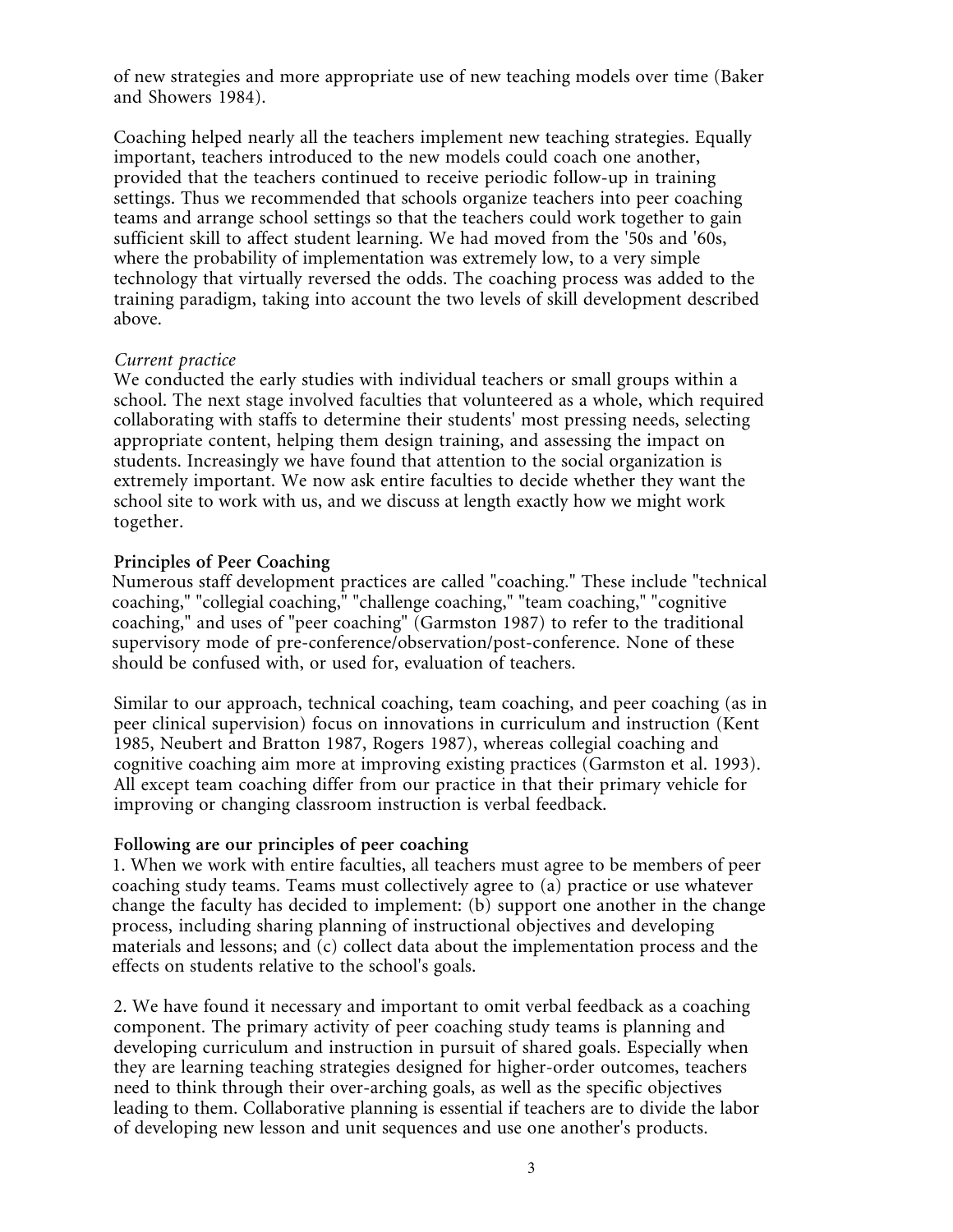When teachers try to give one another feedback, collaborative activity tends to disintegrate. Peer coaches told us they found themselves slipping into "supervisory, evaluative comments" despite their intentions to avoid them. Teachers shared with us that they expect "first the good news, then the bad" because of their past experiences with clinical supervision, and admitted they often pressured their coaches to go beyond technical feedback and give them "the real scoop." To the extent that feedback was evaluative or was perceived as evaluative, it was not meeting our original intention.

Remarkably, omitting feedback in the coaching process has not depressed implementation or student growth (Joyce and Showers 1995), and the omission has greatly simplified the organization of peer coaching teams. In retrospect, it is not difficult to understand this finding. Learning to provide technical feedback required extensive training and time and was unnecessary after team members mastered new behaviors.

3. We have needed to redefine the meaning of "coach": when pairs of teachers observe each other, the one teaching is the "coach," and the one observing is the "coached." In this process, teachers who are observing do so in order to learn from their colleague. There is no discussion of the observation in the "technical feedback" sense that we used in our early studies. Generally, these observations are followed by brief conversations on the order of "Thanks for letting me watch you work. I picked up some good ideas on how to work with my students."

4. The collaborative work of peer coaching teams is much broader than observations and conferences. Many believe that the essence of the coaching transaction is to offer advice to teachers following observations. Not so. Rather, teachers learn from one another while planning instruction, developing support materials, watching one another work with students, and thinking together about the impact of their behavior on their students' learning.

## **Recommendations for Training Sessions**

Continuing concerns drive our work: how best to help teachers teach students to build intellectual independence; reasoning and problem-solving capability; competence in handling the explosion of information and data; and, with the help of technology, the ability to navigate the information age. We believe that staff developers can assist educators by incorporating certain behaviors in their training sessions.

First, we can help schools and teams of teachers redesign their workplaces. Rather than simply advocating that schools provide time for collaborative planning and problem-solving related to specific plans for change, we can provide time during training to address this problem. Reviewing Raywid's (1993) research on finding time for collaboration is one way to begin such a session.

Second, staff can form peer coaching teams on the first day of training. When entire school faculties train together, they have many options for forming teams, and staff developers can facilitate discussion of those options. Faculties can also try out various formats, comparing costs and benefits of alternative plans. A school attempting to develop an integrated curriculum as part of its improvement plan may want to experiment with cross-subject or cross-grade teams. Schools with a focus on multicultural curriculums may want to spread faculty expertise on various cultures